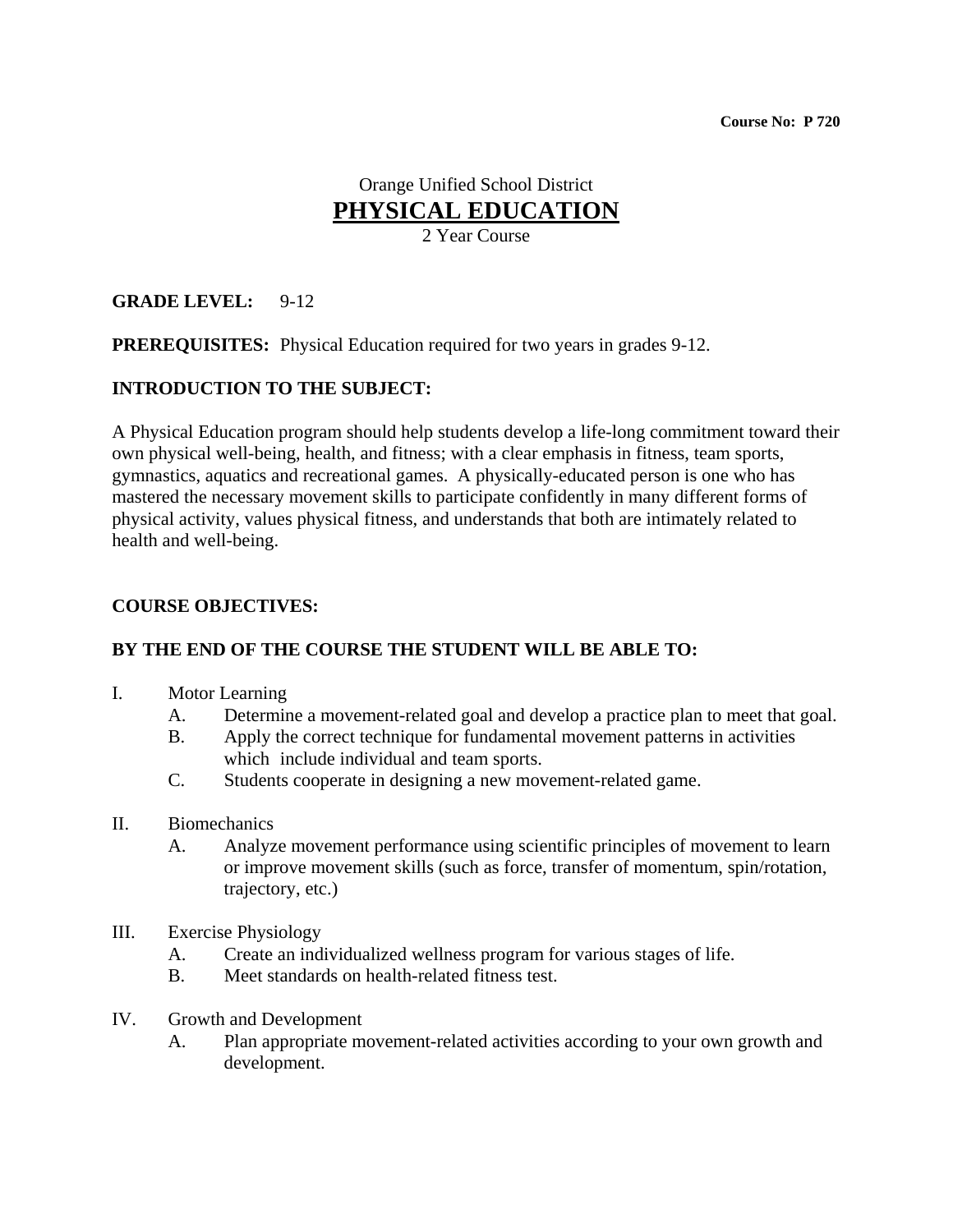## Physical Education Page 2

#### V. Psychology

A. Participate regularly in movement-related physical activities for life long enjoyment.

#### VI. Aesthetics

A. Appreciate and value the aesthetic feature of movement and appreciate how these features contribute to movement activities.

#### VII. Sociology

- A. Demonstrate cooperative skills in movement-related experience.
- VIII. Historical Perspectives
	- A. Students describe historical trends in fitness participation and activities.
	- B. Students describe events in history that have had an impact on current physical education programs and career opportunities.

## **COURSE OVERVIEW AND APPROXIMATE UNIT TIME ALLOTMENTS:**

The times allotted are various and flexible due to the individual differences in the schools. Each school plans its program to fit its individual needs with regard to facilities and equipment, staff available and students participating. The units vary in length from two to nine weeks depending on whether it is an introductory or in-depth experience.

## **YEAR ONE WEEKS**

| I.  | <b>Introduction Unit</b> |                                                                |                   |
|-----|--------------------------|----------------------------------------------------------------|-------------------|
|     | А.                       | Classroom standards/rules                                      |                   |
|     | <b>B.</b>                | Issue lockers and equipment                                    |                   |
|     | $\mathbf{C}$ .           | Become acquainted with class members                           |                   |
|     | D.                       | <b>Fitness assessment</b>                                      |                   |
| II. | <b>Fitness Unit</b>      |                                                                | $4 \text{ to } 8$ |
|     | Α.                       | Analyze movement using principles of resistance                |                   |
|     | Β.                       | Create and implement individualized fitness plan               |                   |
|     | $\mathbf{C}$ .           | Assess personal fitness, compare data to health                |                   |
|     |                          | standards and set goals for maintenance and improvement        |                   |
|     | D.                       | Analyze body types and within and between age, gender          |                   |
|     |                          | groups and fitness levels                                      |                   |
|     | Ε.                       | Set goal for out-of-school fitness participation/activities    |                   |
|     | F.                       | Describe historical trends in fitness participation/activities |                   |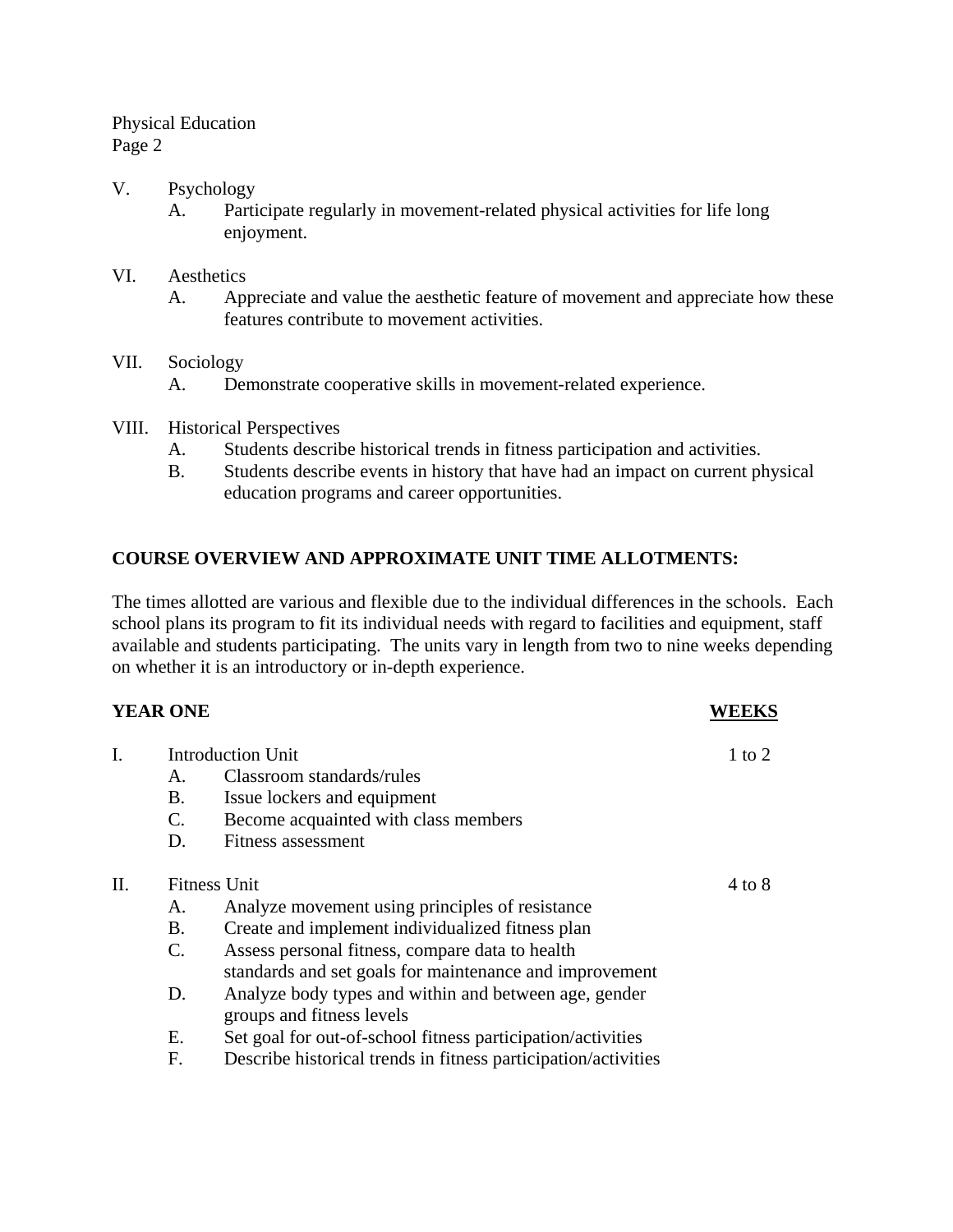#### Physical Education Page 3

|      |                    | on current physical education and sports                                                                                  |         |
|------|--------------------|---------------------------------------------------------------------------------------------------------------------------|---------|
|      |                    | -Possible activities to include: physical fitness testing, jump<br>rope, aerobics, running, calisthenics, fitness circuit |         |
| III. | <b>Team Sports</b> |                                                                                                                           | 4 to 12 |
|      | A.                 | Compare practice variables for open and closed skills                                                                     |         |
|      | <b>B.</b>          | Apply fundamental movement skills to a team sport of choice                                                               |         |
|      | $\mathcal{C}$ .    | Create a variety of offense/defense strategies for a new team sport                                                       |         |
|      | D.                 | Analyze movement using principles of resistance                                                                           |         |
|      | E.                 | Monitor implementations of fitness plan                                                                                   |         |
|      | F.                 | Perform exercises                                                                                                         |         |
|      | G.                 | Analyze body and efficiency at playing different positions                                                                |         |
|      |                    | in a team sport                                                                                                           |         |
|      | H.                 | Participate in out-of-school activities                                                                                   |         |
|      | I.                 | Demonstrate conflict resolution skills                                                                                    |         |
|      |                    |                                                                                                                           |         |

**WEEKS**

G. Describe events in fitness history that have had an impact

 -Possible activities to include: volleyball, basketball, team handball, speedball, soccer (indoor and outdoor), hockey, flag football, ultimate frisbee, softball

## IV. Gymnastics 4 to 8

## A. Develop practical plan for a closed skill

- B. Apply fundamental movement skills to tumbling/gymnastics
- C. Analyze movement using principles of resistance
- D. Monitor implementation of fitness plan
- E. Perform exercises
- F. Analyze body types in relation to different gymnastics activities
- G. Participate in out-of-school activities
- H. Use aesthetic features of movement qualities to create a tumbling routine

 -Possible activities to include: tumbling, stunts, ropes/poles, obstacle course, rhythmic gymnastics

# V. Aquatics 4 to 9

- A. Develop a practice plan for a closed skill
- B. Apply fundamental movement skills in aquatics
- C. Analyze movement using principles of resistance
- D. Monitor implementation of fitness plan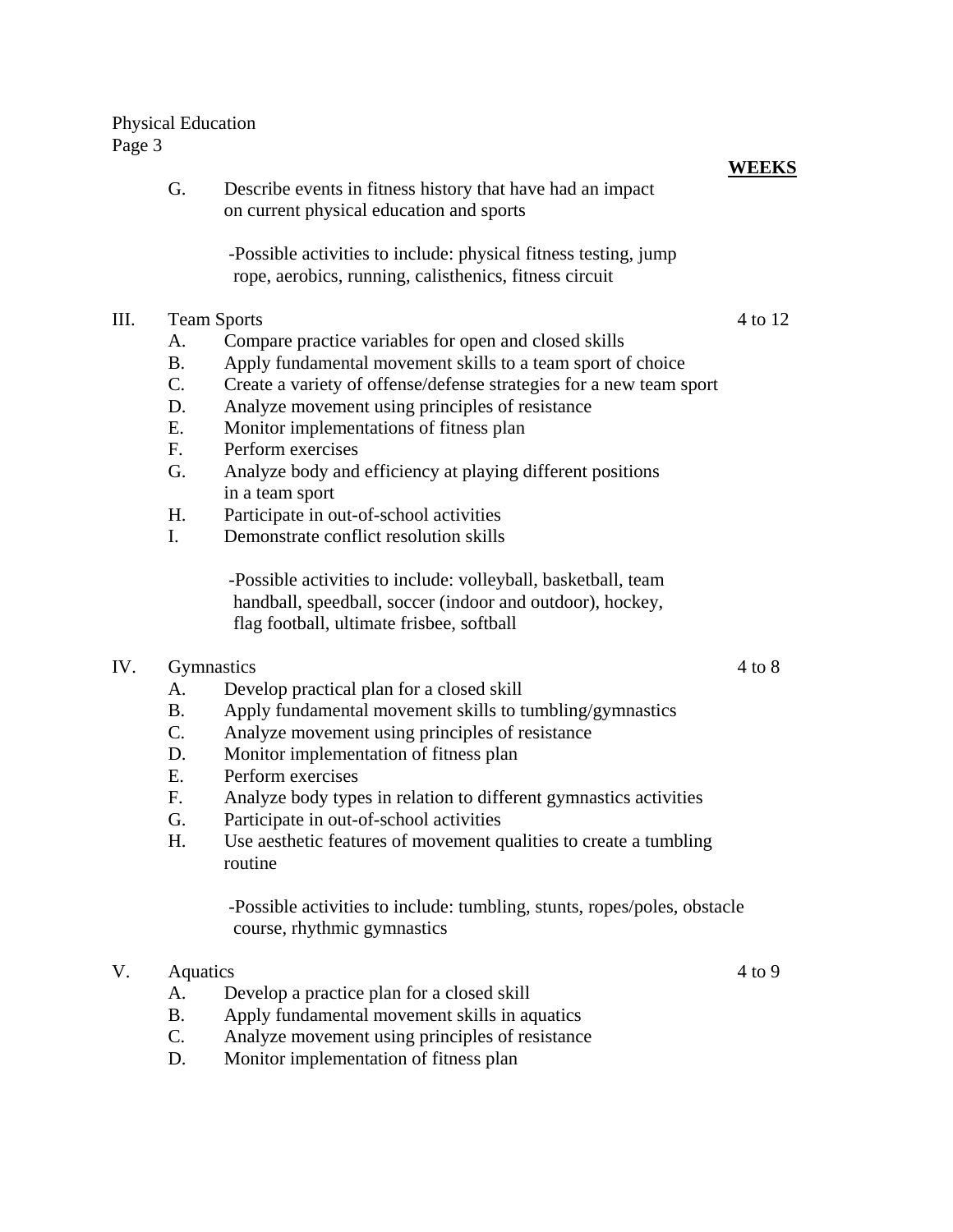# Physical Education

Page 4

| Page 4 |                                                                  |                                                                                                                                                                                                                                                                                                                                                                                                                                                                                                                                                                                                     |            |
|--------|------------------------------------------------------------------|-----------------------------------------------------------------------------------------------------------------------------------------------------------------------------------------------------------------------------------------------------------------------------------------------------------------------------------------------------------------------------------------------------------------------------------------------------------------------------------------------------------------------------------------------------------------------------------------------------|------------|
|        | E.<br>F <sub>1</sub><br>G.                                       | Perform exercises<br>Analyze body types in relation to floating techniques<br>Participate in out-of-school activities                                                                                                                                                                                                                                                                                                                                                                                                                                                                               | WEEKS      |
|        |                                                                  | -Possible activities to include: stroke development, water aerobics,<br>synchronized swimming, water polo, water safety (boating, personal<br>watercraft), scuba, snorkeling, kayaking, springboard diving                                                                                                                                                                                                                                                                                                                                                                                          |            |
| VI.    | Closure Unit<br>A.<br><b>B.</b><br>$\mathcal{C}$ .               | Fitness testing<br>Recreational games<br>Finals, clean lockers, grades, etc.                                                                                                                                                                                                                                                                                                                                                                                                                                                                                                                        | 1 to 2     |
|        | <b>YEAR TWO</b>                                                  |                                                                                                                                                                                                                                                                                                                                                                                                                                                                                                                                                                                                     |            |
| I.     | A.<br>B <sub>1</sub><br>$C_{\cdot}$<br>D.                        | Introductory Unit<br>Classroom standards/rules<br>Issue lockers and equipment<br>Become acquainted with class members<br><b>Fitness assessment</b>                                                                                                                                                                                                                                                                                                                                                                                                                                                  | $1$ to $2$ |
| II.    | Self-Defense<br>A.<br><b>B.</b><br>$C_{\cdot}$<br>D.<br>Ε.<br>F. | Develop a self-practice plan for a self-defense activity<br>(beginning stage of learning)<br>Apply fundamental skill of self defenses<br>Analyze the use of levers in self-defense movements<br>Assess personal fitness, compare to health-related fitness<br>standards and set goals for maintenance or improvement<br>Appreciate importance of commitment and dedication to<br>learning self-defense<br>Teach a self-defense skill or concept to a partner<br>-Possible topics/activities to include: safety awareness/video,<br>date rape, fundamental skills of self-defense, sexual harassment | $2$ to $4$ |
| III.   | Dance<br>А.<br><b>B.</b><br>C.                                   | Develop a practice plan for a dance (intermediate stage of<br>learning)<br>Apply fundamental skills to dance<br>Analyze use of levers in dance                                                                                                                                                                                                                                                                                                                                                                                                                                                      | $3$ to $9$ |

D. Perform exercises